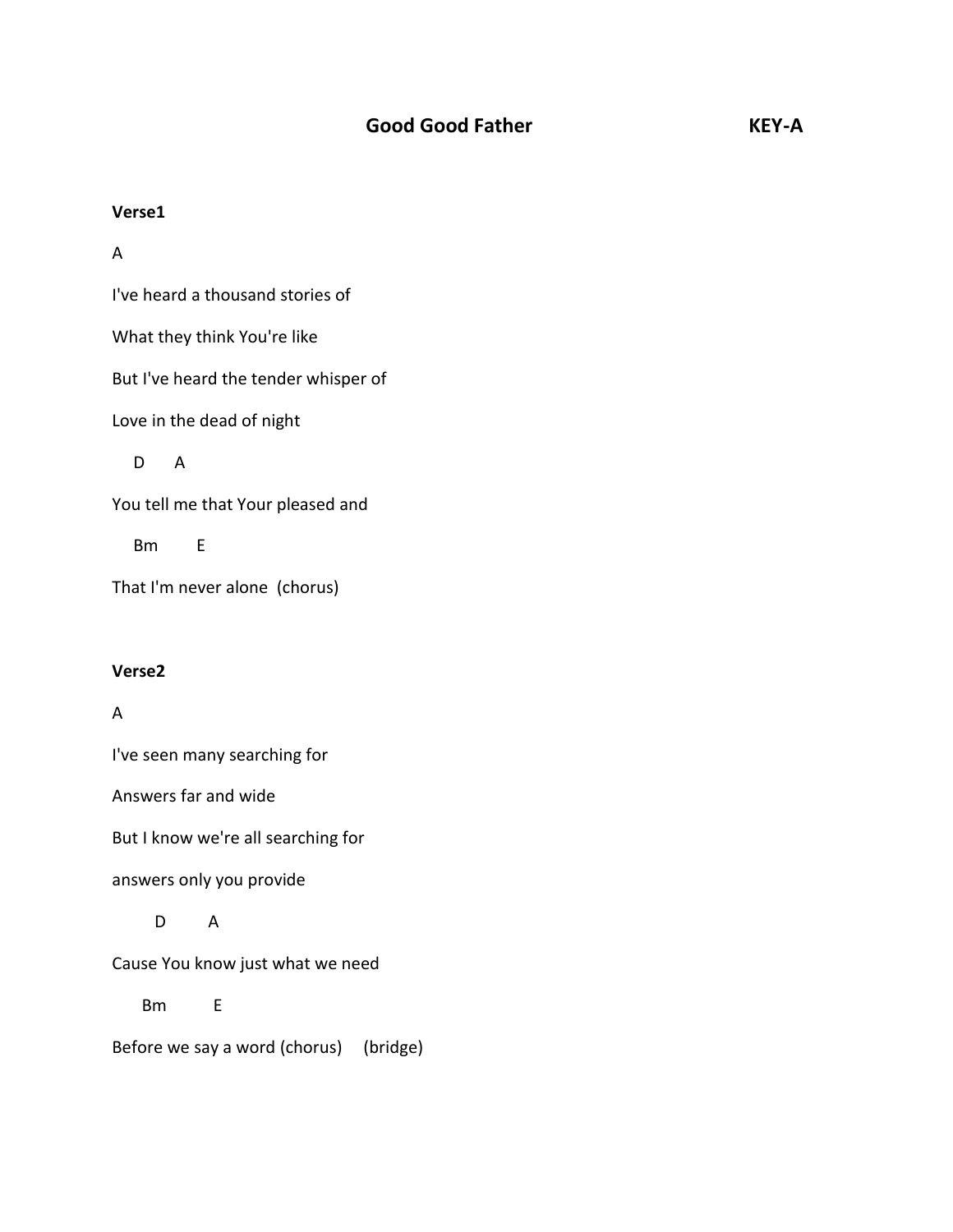#### **Verse3**

A A

Love so undeniable I can hardly speak

A A

Peace so unexplainable I can hardly think

D A

As You call me deeper still

Bm A

As You call me deeper still

D A

As You call me deeper still

Bm A

Into love, love, love (chorus) (bridge)